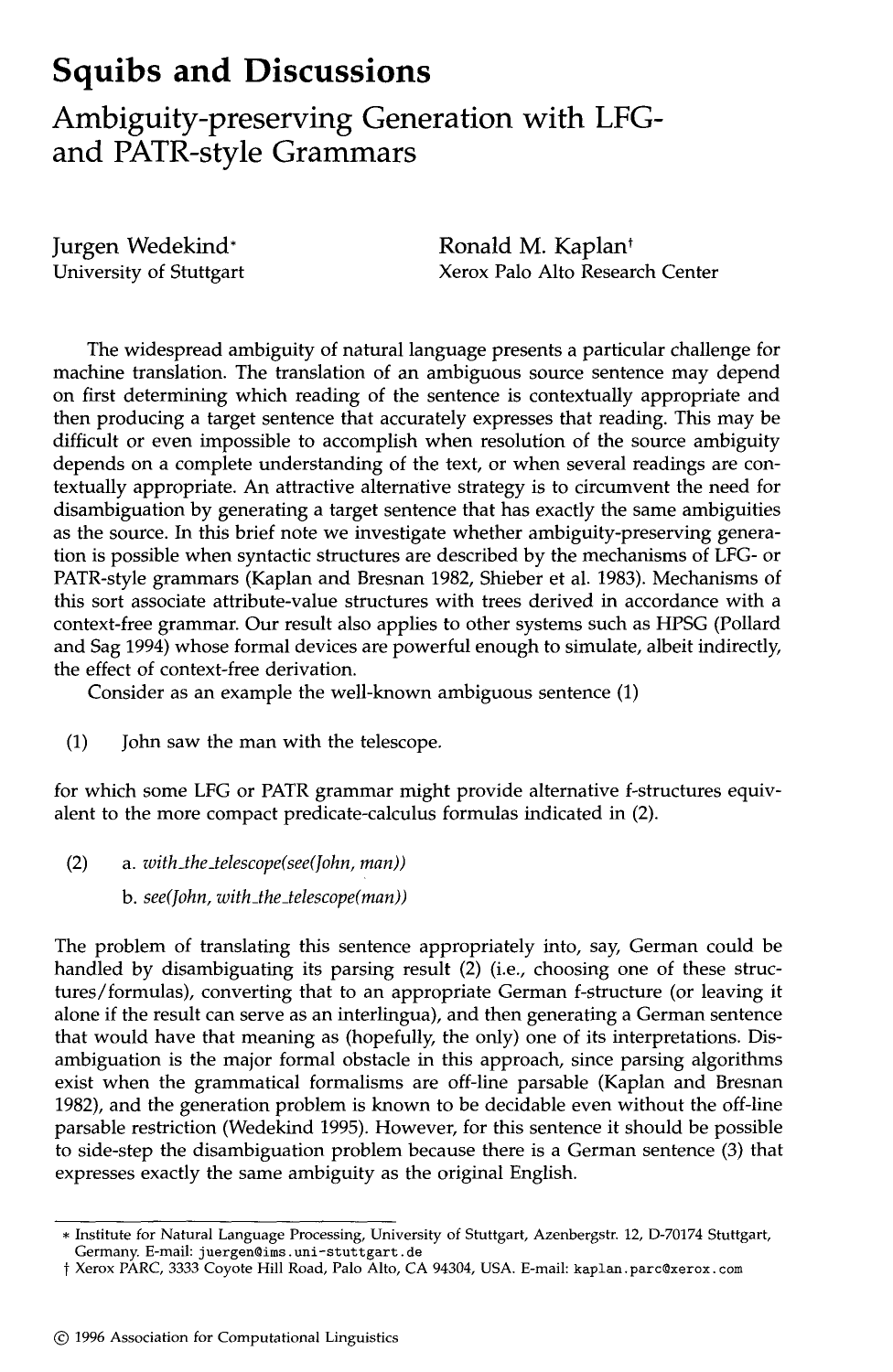(3) Hans sah den Mann rnit dem Fernrohr.

Unfortunately, an ambiguity-preserving translation does not exist for all source sentences. This is illustrated by the English sentence (4), with German taken again as the target language.

(4) The duck is ready to eat.

The two readings of (4) are given in (5).

(5) a. *ready(duck, eat(someone, duck)) b. ready(duck, eat(duck, something))* 

These interpretations have to be expressed in separate German sentences, as in (6).

(6) a. Die Ente kann jetzt gegessen werden.

b. Die Ente ist zum Fressen bereit.

Preservable and unpreservable ambiguity can occur in complex patterns. The sentence (7)

(7) John saw her duck with the telescope.

has at least the four readings indicated in (8).

(8) a. *with\_the\_telescope(see(John, her\_duck)) b. see(John, with\_the\_telescope(her duck)) c. with\_the\_telescope(see(John, duck(her))) d. see(John, with\_the\_telescope(duck(her)))* 

No single sentence in German expresses all these readings, but accurate translation for this case does not require a full disambiguation. The readings (8a,b) can be expressed by (9a) and the readings (8c,d) by (9b).

- (9) a. Hans sah ihre Ente mit dem Fernrohr.
	- b. Hans sah sie mit dem Fernrohr untergehen.

Thus only "duck" has to be disambiguated—the PP-attachment ambiguity is preserved in both translations.

We see from these examples that the costly and difficult process of disambiguation can be avoided in some circumstances but is necessary for accurate translation when an ambiguity-preserving target construction does not exist. The performance of a system may be improved, then, if the disambiguation process is initiated only when it has been determined that no target sentence can be generated that expresses exactly the set of readings found in the source. In this note we consider whether or not it is possible to make this kind of determination, and we arrive at an essentially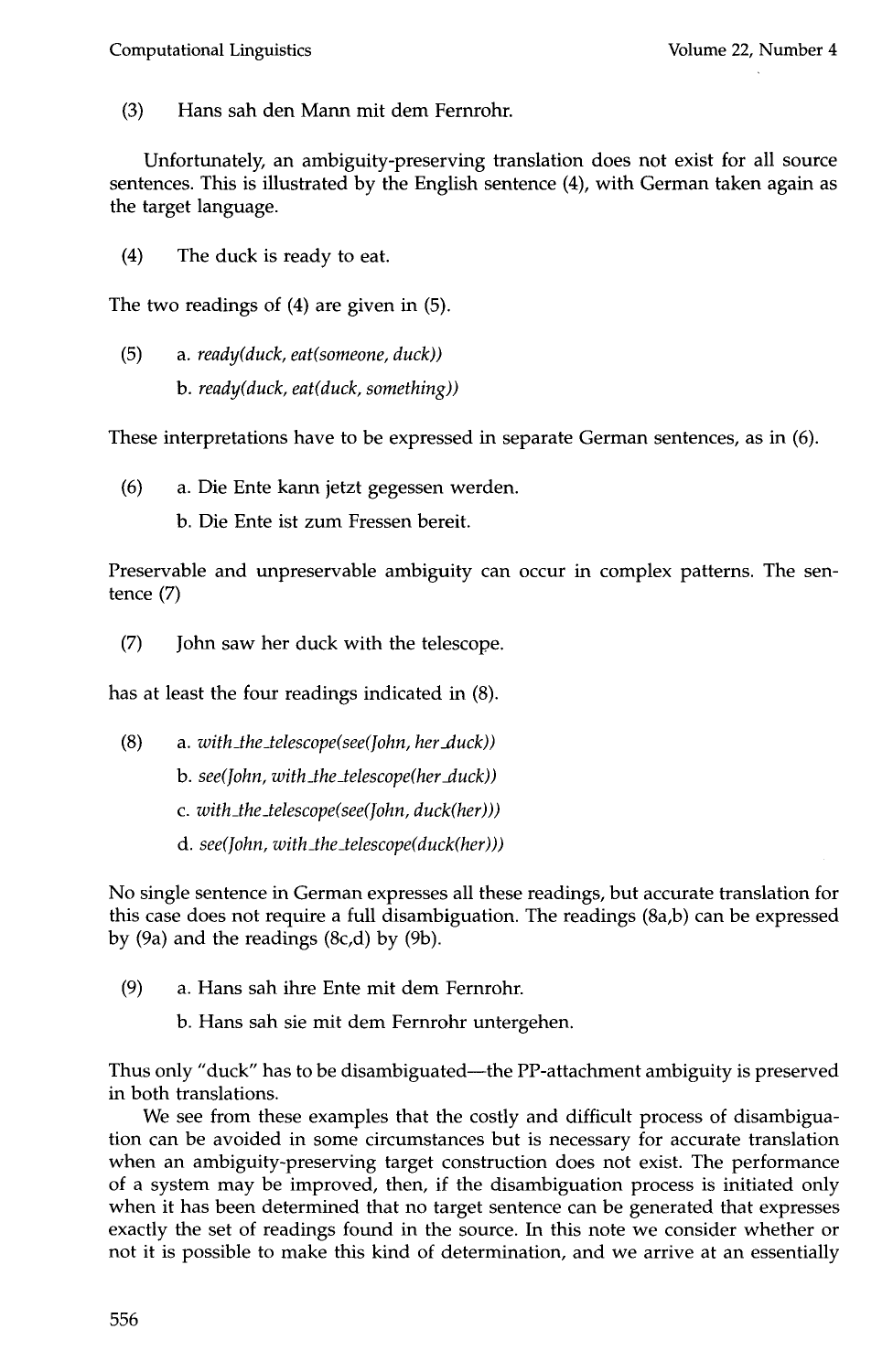negative result: the problem of ambiguity-preserving generation (and thus ambiguitypreserving translation) is unsolvable even if the languages are described by unification grammars for which the parsing and generation problems separately are computable.

Since the proof of this assertion is so simple, we can dispense almost entirely with preliminary formalizations. We need only the fact that an LFG- or PATR-style unification grammar G defines a binary relation  $\Delta_G$  between terminal strings w and f-structures  $\Phi$  as given in (10)

(10)  $\Delta_G(w, \Phi)$  iff w is derivable with  $\Phi$  according to G.

On the basis of  $\Delta$  we can then show that ambiguity-preserving generation is undecidable.

## **Theorem**

Let G be an arbitrary unification grammar and let  $\{\Phi_1, \ldots, \Phi_l\}$   $(l > 1)$  be an arbitrary set *of feature structures. Then it is undecidable whether there is a terminal string w such that*   $\Delta_G(w, \Phi_1) \wedge \cdots \wedge \Delta_G(w, \Phi_l).$ 

## **Proof**

We prove the theorem by reducing the problem to the emptiness problem of the intersection of arbitrary context-free languages, a problem that is known to be undecidable. Let  $G<sup>1</sup>$  and  $G<sup>2</sup>$  be two arbitrary context-free grammars whose nonterminal vocabularies, terminal vocabularies, start-symbols, and rules are given by  $\langle V_{N}^{1}, V_{T}^{1}, S^{1}, R^{1} \rangle$ and  $\langle V_N^2, V_T^2, S^2, R^2 \rangle$ , respectively. Without loss of generality we suppose further that  $V^1_N \cap V^2_N = \emptyset$ . On the basis of  $G^1$  and  $G^2$  we construct a unification grammar  $G =$  $\langle V_N, V_T, S, R \rangle$  with

$$
V_N = V_N^1 \cup V_N^2 \cup \{S\} \text{ and } S \notin V_N^1 \cup V_N^2
$$
  
\n
$$
V_T = V_T^1 \cup V_T^2
$$
  
\n
$$
R = R^1 \cup R^2 \cup \left\{ S \rightarrow S^1 \rightarrow S \rightarrow S^2 \rightarrow (S^2 \rightarrow R^2) \rightarrow (S^2 \rightarrow R^2) \rightarrow (S^2 \rightarrow R^2) \rightarrow (S^2 \rightarrow R^2) \rightarrow (S^2 \rightarrow R^2) \rightarrow (S^2 \rightarrow R^2) \rightarrow (S^2 \rightarrow R^2) \rightarrow (S^2 \rightarrow R^2) \rightarrow (S^2 \rightarrow R^2) \rightarrow (S^2 \rightarrow R^2) \rightarrow (S^2 \rightarrow R^2) \rightarrow (S^2 \rightarrow R^2) \rightarrow (S^2 \rightarrow R^2) \rightarrow (S^2 \rightarrow R^2) \rightarrow (S^2 \rightarrow R^2) \rightarrow (S^2 \rightarrow R^2) \rightarrow (S^2 \rightarrow R^2) \rightarrow (S^2 \rightarrow R^2) \rightarrow (S^2 \rightarrow R^2) \rightarrow (S^2 \rightarrow R^2) \rightarrow (S^2 \rightarrow R^2) \rightarrow (S^2 \rightarrow R^2) \rightarrow (S^2 \rightarrow R^2) \rightarrow (S^2 \rightarrow R^2) \rightarrow (S^2 \rightarrow R^2) \rightarrow (S^2 \rightarrow R^2) \rightarrow (S^2 \rightarrow R^2) \rightarrow (S^2 \rightarrow R^2) \rightarrow (S^2 \rightarrow R^2) \rightarrow (S^2 \rightarrow R^2) \rightarrow (S^2 \rightarrow R^2) \rightarrow (S^2 \rightarrow R^2) \rightarrow (S^2 \rightarrow R^2) \rightarrow (S^2 \rightarrow R^2) \rightarrow (S^2 \rightarrow R^2) \rightarrow (S^2 \rightarrow R^2) \rightarrow (S^2 \rightarrow R^2) \rightarrow (S^2 \rightarrow R^2) \rightarrow (S^2 \rightarrow R^2) \rightarrow (S^2 \rightarrow R^2) \rightarrow (S^2 \rightarrow R^2) \rightarrow (S^2 \rightarrow R^2) \rightarrow (S^2 \rightarrow R^2) \rightarrow (S^2 \rightarrow R^2) \rightarrow (S^2 \rightarrow R^2) \rightarrow (S^2 \rightarrow R^2) \rightarrow (S^2 \rightarrow R^2) \rightarrow (S^2 \rightarrow R^2) \rightarrow (S^2 \rightarrow R^2) \rightarrow (S^2 \rightarrow R^2) \rightarrow (S^2 \rightarrow R^2) \rightarrow (S^2 \rightarrow R^2) \rightarrow (S^2 \rightarrow R^2) \rightarrow (S^2 \rightarrow R^2) \rightarrow (S^2
$$

By this construction the problem of whether there is a terminal string  $w$  with  $\Delta_G(w, [A \ 1])$  and  $\Delta_G(w, [A \ 2])$  reduces to the undecidable problem whether  $L(G^1) \cap$  $L(G^2) = \emptyset$ . This is because all strings in  $L(G^1)$  are assigned the f-structure [A 1], all strings in  $L(G^2)$  are assigned [A 2], and only strings in the intersection are derived ambiguously with [A 1] and [A 2].  $\square$ 

As a consequence of this theorem we know that we cannot appeal to a general algorithm for solving the problem of ambiguity-preserving translation. This does not rule out the possibility that solutions can be found for specific constructions in translating between certain language pairs--for example, the PP ambiguity between English and German--but these solutions may depend on a detailed, non-algorithmic contrastive analysis for those constructions and languages.

It is also possible that natural language grammars belong to a restricted subclass of the LFG and PATR formalisms with properties that do not support the particular proof we have given. The f-structures assigned by our grammar G are structurally unrelated to the strings they are assigned to, and this seems quite unrealistic. As a minimum, it seems that there should be some relationship, perhaps a simple proportion, between the size of an f-structure and the length of any string it is assigned to, and that such a